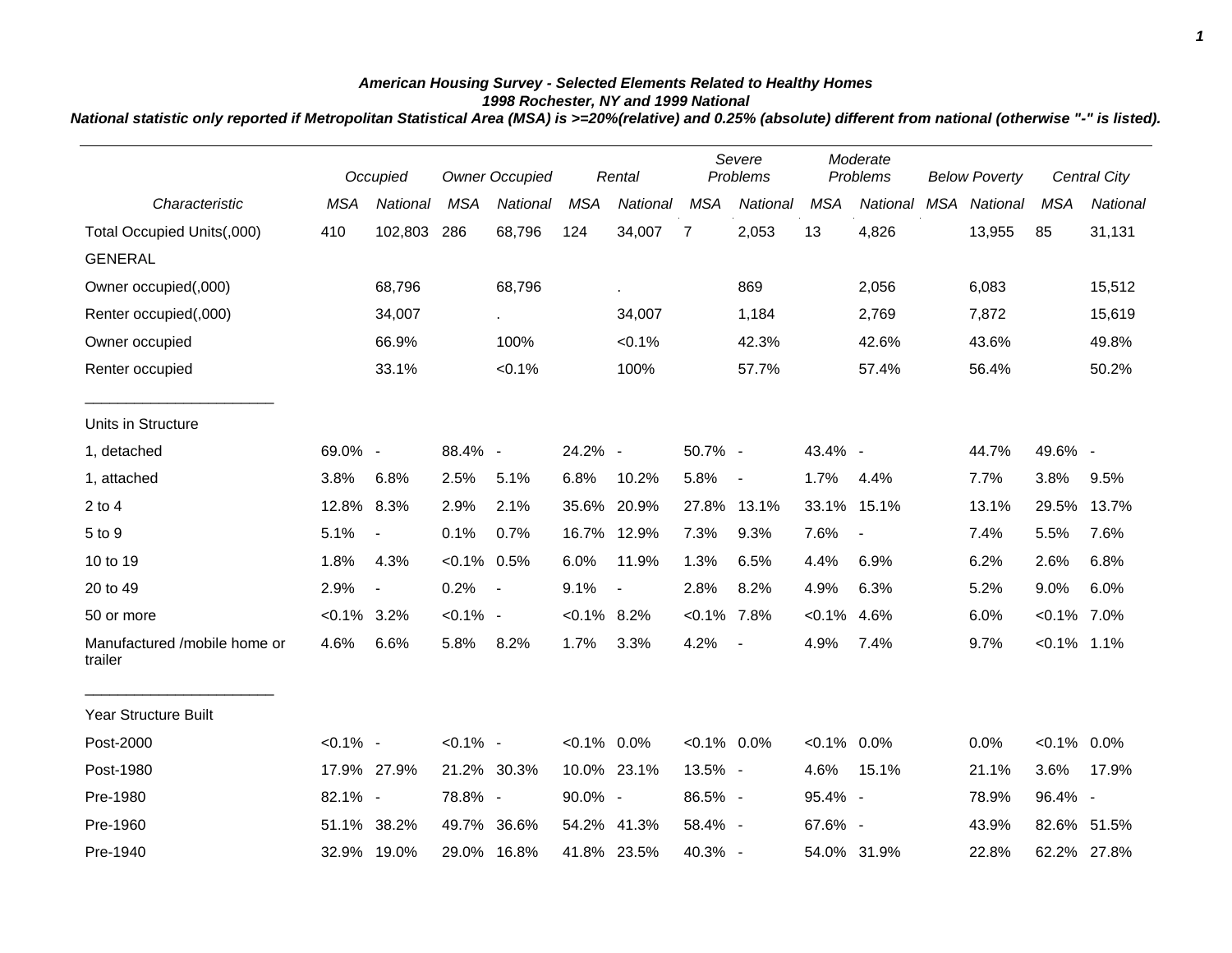|                                                        | Occupied |                          | <b>Owner Occupied</b> |                          | Rental     |                          | Severe<br>Problems |                          | Moderate<br><b>Problems</b> |             | <b>Below Poverty</b> | Central City   |          |
|--------------------------------------------------------|----------|--------------------------|-----------------------|--------------------------|------------|--------------------------|--------------------|--------------------------|-----------------------------|-------------|----------------------|----------------|----------|
| Characteristic                                         | MSA      | National                 | <b>MSA</b>            | National                 | MSA        | National                 | <b>MSA</b>         | National                 | <b>MSA</b>                  | National    | MSA National         | <b>MSA</b>     | National |
| Foundation (for 1-unit not<br>manufactured)            |          |                          |                       |                          |            |                          |                    |                          |                             |             |                      |                |          |
| 1-Unit not manufactured(,000)                          | 299      | 71,499                   | 260                   | 59,969                   | 38         | 11,530                   | 4                  | 1.036                    | 6                           | 2.545       | 7,306                | 45             | 17,963   |
| With a basement under all of<br>house                  |          | 73.8% 33.2%              |                       | 74.4% 35.4%              |            | 69.8% 21.4%              | 69.8%              | 30.5%                    | 79.6%                       | 14.6%       | 26.2%                | 92.3%          | 33.3%    |
| With a basement under part of<br>house                 | 17.3%    | 11.5%                    |                       | 18.4% 12.2%              | 10.1% 7.9% |                          |                    | 17.2% 11.0%              | 13.0% 9.3%                  |             | 8.4%                 | 4.9%           | 8.2%     |
| With a crawl space                                     | 3.1%     | 25.8%                    | 3.3%                  | 24.8%                    | 2.3%       | 30.9%                    | 7.5%               | 33.1%                    | 3.5%                        | 53.0%       | 33.3%                | 0.3%           | 24.2%    |
| On a concrete slab                                     | 5.0%     | 28.7%                    | 3.4%                  | 26.9%                    | 16.1%      | 38.3%                    | 5.5%               | 24.1%                    | 3.8%                        | 21.2%       | 30.7%                | 2.6%           | 33.4%    |
| In some other way                                      | 0.7%     | $\blacksquare$           | 0.6%                  | $\overline{\phantom{a}}$ | 1.7%       | $\overline{\phantom{a}}$ | $< 0.1\%$          | 1.5%                     | $< 0.1\%$ 2.0%              |             | 1.4%                 | $< 0.1\%$ 0.8% |          |
|                                                        |          |                          |                       |                          |            |                          |                    |                          |                             |             |                      |                |          |
| <b>EXTERIOR</b>                                        |          |                          |                       |                          |            |                          |                    |                          |                             |             |                      |                |          |
| <b>External Building Conditions(non</b><br>multiunit)  |          |                          |                       |                          |            |                          |                    |                          |                             |             |                      |                |          |
| Sagging roof                                           | 3.5%     | 2.5%                     | 3.2%                  | 2.1%                     | 5.7%       | $\overline{\phantom{a}}$ | 9.3%               | $\overline{\phantom{a}}$ | 13.3% -                     |             | 4.3%                 | 3.7%           | 2.7%     |
| Missing roofing material                               | 5.0%     | 3.6%                     | 4.5%                  | 3.2%                     | 8.9%       | 5.4%                     | 13.7% 8.8%         |                          |                             | 24.0% 12.1% | 5.9%                 | 8.2%           | 4.3%     |
| Hole in roof                                           | 2.0%     | $\overline{\phantom{a}}$ | 1.8%                  | $\overline{\phantom{a}}$ | 3.7%       | $\overline{\phantom{a}}$ | 11.0%              | 7.1%                     | 12.2% -                     |             | 3.9%                 | 3.2%           | 2.2%     |
| Missing bricks, siding, other<br>outside wall material | 4.2%     | 2.3%                     | 3.7%                  | 1.9%                     | 7.8%       | 4.6%                     | 17.6% 8.7%         |                          |                             | 20.4% 10.9% | 4.1%                 | 7.6%           | 2.6%     |
| Sloping outside walls                                  | 1.5%     |                          | 1.3%                  | $\blacksquare$           | 2.9%       |                          | 4.1%               | 7.6%                     | 8.5%                        |             | 3.1%                 | 2.1%           | 1.6%     |
| Boarded up windows                                     | 1.3%     | 0.9%                     | 0.9%                  | 0.7%                     | 3.6%       | 2.0%                     | 4.3%               | $\overline{\phantom{a}}$ | 12.0%                       | 5.1%        | 2.0%                 | 4.3%           | 1.3%     |
| <b>Broken windows</b>                                  | 4.9%     | $\overline{\phantom{a}}$ | 4.1%                  | $\overline{\phantom{a}}$ | 10.3%      | 8.2%                     |                    | 22.0% 11.7%              | 34.0%                       | 17.3%       | 7.9%                 | 10.1%          | 5.2%     |
| Bars on windows                                        | 1.6%     | 3.8%                     | 1.5%                  | 3.4%                     | 1.6%       | 5.6%                     | $<0.1\%$ 6.3%      |                          | $<0.1\%$ 6.8%               |             | 6.1%                 | 7.1%           | 10.2%    |
| Foundation crumbling or has open 3.5%<br>crack or hole |          | $\overline{\phantom{a}}$ | 3.5%                  | 2.4%                     | 3.4%       | 5.3%                     |                    | 13.1% 10.2%              |                             | 17.5% 10.9% | 3.9%                 | 3.7%           |          |
| None of the above                                      | 82.5% -  |                          | 83.9% -               |                          | 72.4% -    |                          | 73.1% -            |                          |                             | 41.6% 55.1% | 74.0%                | $72.1\%$ -     |          |
| None of the above(excluding bars) 83.6% -              |          |                          | 85.1% -               |                          | 73.3% -    |                          | 73.1% -            |                          |                             | 41.6% 58.4% | 78.2%                | 76.9% -        |          |
| Water Leakage During Last 12                           |          |                          |                       |                          |            |                          |                    |                          |                             |             |                      |                |          |

Months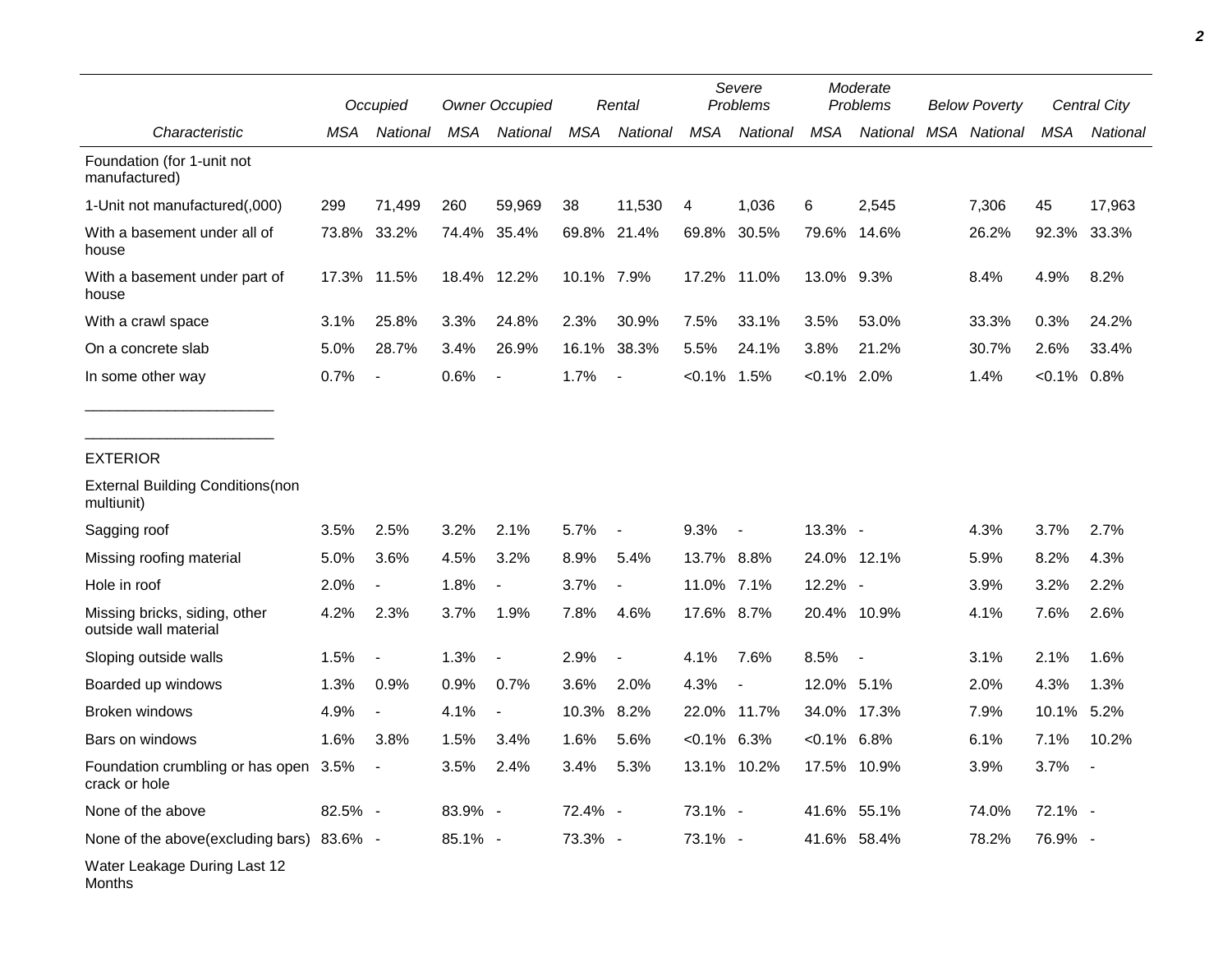|                                         |            | Occupied                 |            | <b>Owner Occupied</b>    |         | Rental                   | Severe<br>Problems |             | Moderate<br>Problems |                          | <b>Below Poverty</b> |          | Central City |                          |
|-----------------------------------------|------------|--------------------------|------------|--------------------------|---------|--------------------------|--------------------|-------------|----------------------|--------------------------|----------------------|----------|--------------|--------------------------|
| Characteristic                          | <b>MSA</b> | National                 | <b>MSA</b> | National                 | MSA     | National                 | <b>MSA</b>         | National    | MSA                  | National                 | MSA                  | National | <b>MSA</b>   | National                 |
| With leakage from outside<br>structure  |            | 18.7% 12.3%              | 21.2%      | 13.3%                    | 13.1%   | 10.4%                    | 33.8%              | 19.8%       |                      | 44.9% 30.5%              |                      | 11.0%    | 19.9% 12.5%  |                          |
| Roof                                    | 7.9%       | $\overline{\phantom{a}}$ | 8.7%       | 6.8%                     | 6.2%    | $\overline{\phantom{a}}$ |                    | 25.5% 11.1% | 26.0% -              |                          |                      | 6.9%     | 6.3%         | $\overline{\phantom{a}}$ |
| <b>Basement leak</b>                    | 11.4% 4.2% |                          | 13.9%      | 5.3%                     | 5.6%    | 1.9%                     | 14.6%              | 4.4%        | 29.2%                | 6.5%                     |                      | 2.2%     | 14.3%        | 3.7%                     |
| Walls, closed windows, or doors<br>leak | 2.4%       | $\overline{\phantom{a}}$ | 2.2%       | $\overline{\phantom{a}}$ | 2.9%    | $\overline{\phantom{a}}$ | 4.3%               | 8.1%        |                      | 13.2% 10.0%              |                      | 3.0%     | 1.1%         | 3.0%                     |
| Other or Unknown exterior Leak          | 0.9%       | 1.3%                     | 0.9%       | 1.3%                     | 1.0%    | 1.3%                     | $< 0.1\%$ 3.7%     |             | 1.4%                 | 4.6%                     |                      | 1.1%     | 0.9%         | 1.6%                     |
| <b>INTERIOR</b>                         |            |                          |            |                          |         |                          |                    |             |                      |                          |                      |          |              |                          |
| Damage                                  |            |                          |            |                          |         |                          |                    |             |                      |                          |                      |          |              |                          |
| Holes in floors                         | 1.3%       | $\sim$                   | 1.0%       | 0.7%                     | 1.9%    | $\sim$                   | 12.3% 7.6%         |             | 14.3% 9.7%           |                          |                      | 2.9%     | 3.0%         | 1.7%                     |
| Open cracks or holes                    | 6.0%       | $\sim$                   | 4.8%       | $\blacksquare$           | 8.9%    | $\sim$                   | 24.5%              | 18.5%       |                      | 42.1% 32.1%              |                      | 9.1%     | 9.0%         | $\blacksquare$           |
| Broken plaster or peeling paint         | 2.6%       | $\overline{\phantom{a}}$ | 1.9%       | $\blacksquare$           | 4.2%    | $\blacksquare$           |                    | 18.0% 11.5% | 25.7% -              |                          |                      | 4.6%     | 4.1%         | $\blacksquare$           |
| Water Leakage During Last 12<br>Months  |            |                          |            |                          |         |                          |                    |             |                      |                          |                      |          |              |                          |
| With leakage from inside structure 9.2% |            | $\sim$ $-$               | 7.3%       | $\blacksquare$           | 13.6% - |                          | 21.8% -            |             |                      | 37.7% 27.2%              |                      | 11.2%    | 12.2% -      |                          |
| Fixtures backed up or overflowed        | 3.7%       | $\sim$                   | 2.9%       | $\blacksquare$           | 5.6%    | 4.4%                     | 12.6% 8.5%         |             | 15.8%                | 11.5%                    |                      | 4.3%     | 5.0%         | 4.0%                     |
| Pipes leaked                            | 3.9%       | $\sim$                   | 2.8%       | $\overline{\phantom{a}}$ | 6.6%    | $\overline{\phantom{a}}$ | 13.8% -            |             | 24.2%                | 16.4%                    |                      | 5.9%     | 5.9%         | $\blacksquare$           |
| Broken water heater                     | 1.0%       | $\blacksquare$           | 1.1%       | $\blacksquare$           | 0.7%    | $\sim$                   | 5.0%               | 1.8%        | 2.6%                 | $\overline{\phantom{a}}$ |                      | 0.9%     | 0.6%         | 1.0%                     |
| Other or Unknown                        | 1.9%       | $\blacksquare$           | 1.4%       | 1.8%                     | 3.0%    | $\sim$                   | 1.9%               | 4.6%        | 9.4%                 | 6.4%                     |                      | 2.0%     | 2.7%         | $\overline{\phantom{a}}$ |
|                                         |            |                          |            |                          |         |                          |                    |             |                      |                          |                      |          |              |                          |
| Rodents                                 |            |                          |            |                          |         |                          |                    |             |                      |                          |                      |          |              |                          |
| Signs of rats in last 3 mon.            | 0.7%       | $\overline{\phantom{a}}$ | 0.2%       | 0.6%                     | 1.9%    | $\sim$                   | 3.1%               | 5.5%        | 6.8%                 | 5.1%                     |                      | 2.0%     | 2.0%         | 1.6%                     |
| Signs of mice in last 3 mon.            | 7.5%       | $\overline{\phantom{a}}$ | 7.4%       | $\blacksquare$           | 7.8%    | $\overline{\phantom{a}}$ |                    | 10.1% 15.0% |                      | 13.2% 16.7%              |                      | 10.3%    | 9.9%         | 7.8%                     |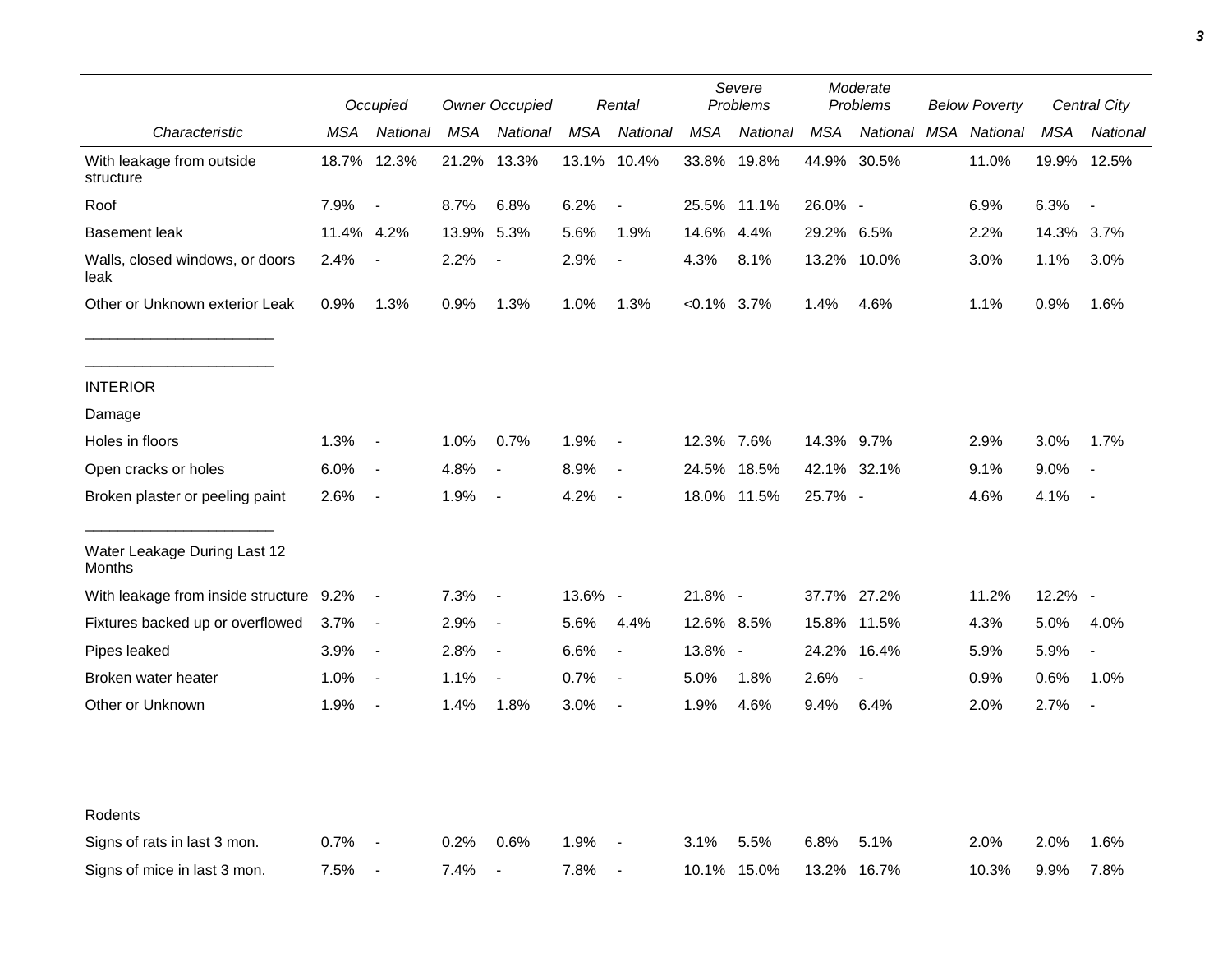|                                                           | Occupied    |                | <b>Owner Occupied</b> |                          |             | Rental                   | Severe<br>Problems |                          | Moderate<br>Problems |             | <b>Below Poverty</b> |          | Central City |                          |
|-----------------------------------------------------------|-------------|----------------|-----------------------|--------------------------|-------------|--------------------------|--------------------|--------------------------|----------------------|-------------|----------------------|----------|--------------|--------------------------|
| Characteristic                                            | <b>MSA</b>  | National       | <b>MSA</b>            | National                 | <b>MSA</b>  | National                 | <b>MSA</b>         | <b>National</b>          | <b>MSA</b>           | National    | MSA                  | National | MSA          | National                 |
| Signs of rodents, not sure which<br>kind in last 3 mon.   | 0.2%        |                | 0.2%                  | L,                       | 0.3%        | 0.7%                     | 1.3%               | $\overline{\phantom{a}}$ | 1.1%                 | 1.6%        |                      | 0.7%     | 0.2%         | 0.6%                     |
| Electrical                                                |             |                |                       |                          |             |                          |                    |                          |                      |             |                      |          |              |                          |
| No electrical wiring                                      | $< 0.1\%$ - |                | $< 0.1\%$ -           |                          | $< 0.1\%$ - |                          | $< 0.1\%$          | 1.7%                     | $< 0.1\%$ 0.1%       |             |                      | 0.2%     | $< 0.1\%$ -  |                          |
| Exposed wiring                                            | 0.5%        |                | 0.5%                  | $\overline{\phantom{a}}$ | 0.4%        | 0.8%                     | 3.1%               | 2.4%                     | 1.7%                 |             |                      | 0.9%     | 0.5%         |                          |
| Rooms without electric outlets                            | 2.2%        | 1.7%           | 1.9%                  | 1.3%                     | 3.0%        | 2.4%                     | 8.4%               | 5.7%                     | 5.7%                 | 4.3%        |                      | 2.6%     | 2.9%         | 1.8%                     |
| Fuses/breakers blown in last 3<br>mon.                    |             | 35.1% 11.3%    | 40.9%                 | 11.3%                    |             | 21.4% 11.3%              | 39.7%              | 18.6%                    | 43.6%                | 15.8%       |                      | 10.1%    | 32.6%        | 11.7%                    |
| Sanitation                                                |             |                |                       |                          |             |                          |                    |                          |                      |             |                      |          |              |                          |
| Lacking complete kitchen facilities                       | 1.7%        | $\blacksquare$ | 0.7%                  | $\blacksquare$           | 4.2%        |                          | 7.6%               | 11.3%                    |                      | 51.3% 31.3% |                      | 3.6%     | 4.0%         | 2.7%                     |
| Lacking some or all plumbing<br>facilities                | 1.5%        |                | 1.5%                  | 1.0%                     | 1.6%        | 2.3%                     | 59.5% -            |                          | $< 0.1\%$ 0.0%       |             |                      | 2.8%     | 2.2%         |                          |
| Water not safe to drink                                   | 7.4%        | 9.9%           | 6.4%                  | $\blacksquare$           | 9.6%        | 14.4%                    |                    | 14.4% 18.7%              | 16.7% -              |             |                      | 12.2%    | 12.4% -      |                          |
| Water stoppage in last 3 mon.                             | 3.4%        | 4.5%           | 3.3%                  | $\blacksquare$           | 3.7%        | 5.6%                     | 8.3%               | $\blacksquare$           | 9.0%                 | 7.1%        |                      | 5.2%     | 2.1%         | 4.4%                     |
| No flush toilets working some time 2.0%<br>in last 3 mon. |             | 2.8%           | 1.2%                  | 1.7%                     | 3.9%        | 5.0%                     | 9.9%               | $\blacksquare$           | 11.6% -              |             |                      | 4.7%     | 3.3%         | $\overline{\phantom{a}}$ |
| With sewage disposal breakdowns 1.3%<br>in last 3 mon.    |             | 1.8%           | 1.3%                  | 1.6%                     | 1.4%        | 2.3%                     | 4.3%               | $\blacksquare$           | 5.4%                 | $\sim$ $-$  |                      | 2.2%     | 2.0%         | $\overline{\phantom{a}}$ |
| Septic tank, cesspool, chemical<br>toilet                 | 22.2% -     |                | 28.6% -               |                          | 7.4%        | $\overline{\phantom{a}}$ |                    | 28.1% 14.8%              |                      | 17.0% 21.2% |                      | 18.4%    | 0.1%         | 1.3%                     |
| With septic tank or cesspool<br>breakdowns in last 3 mon. | 0.4%        |                | 0.5%                  | $\overline{\phantom{a}}$ | 0.2%        |                          | 1.4%               | 0.4%                     | 1.9%                 | 0.8%        |                      | 0.3%     | $< 0.1\%$ -  |                          |
| <b>HEATING/FUEL</b>                                       |             |                |                       |                          |             |                          |                    |                          |                      |             |                      |          |              |                          |
| Main Heating Equipment                                    |             |                |                       |                          |             |                          |                    |                          |                      |             |                      |          |              |                          |
| Warm-air furnace                                          |             | 76.6% 60.3%    |                       | 83.0% 65.3%              | 61.7% -     |                          |                    | 70.9% 45.2%              |                      | 68.8% 32.9% |                      | 52.8%    |              | 75.9% 57.4%              |
| Steam or hot water system                                 | 15.9% -     |                | 11.6% -               |                          |             | 25.7% 16.4%              | 20.2% -            |                          |                      | 22.8% 12.2% |                      | 12.3%    | 19.7% -      |                          |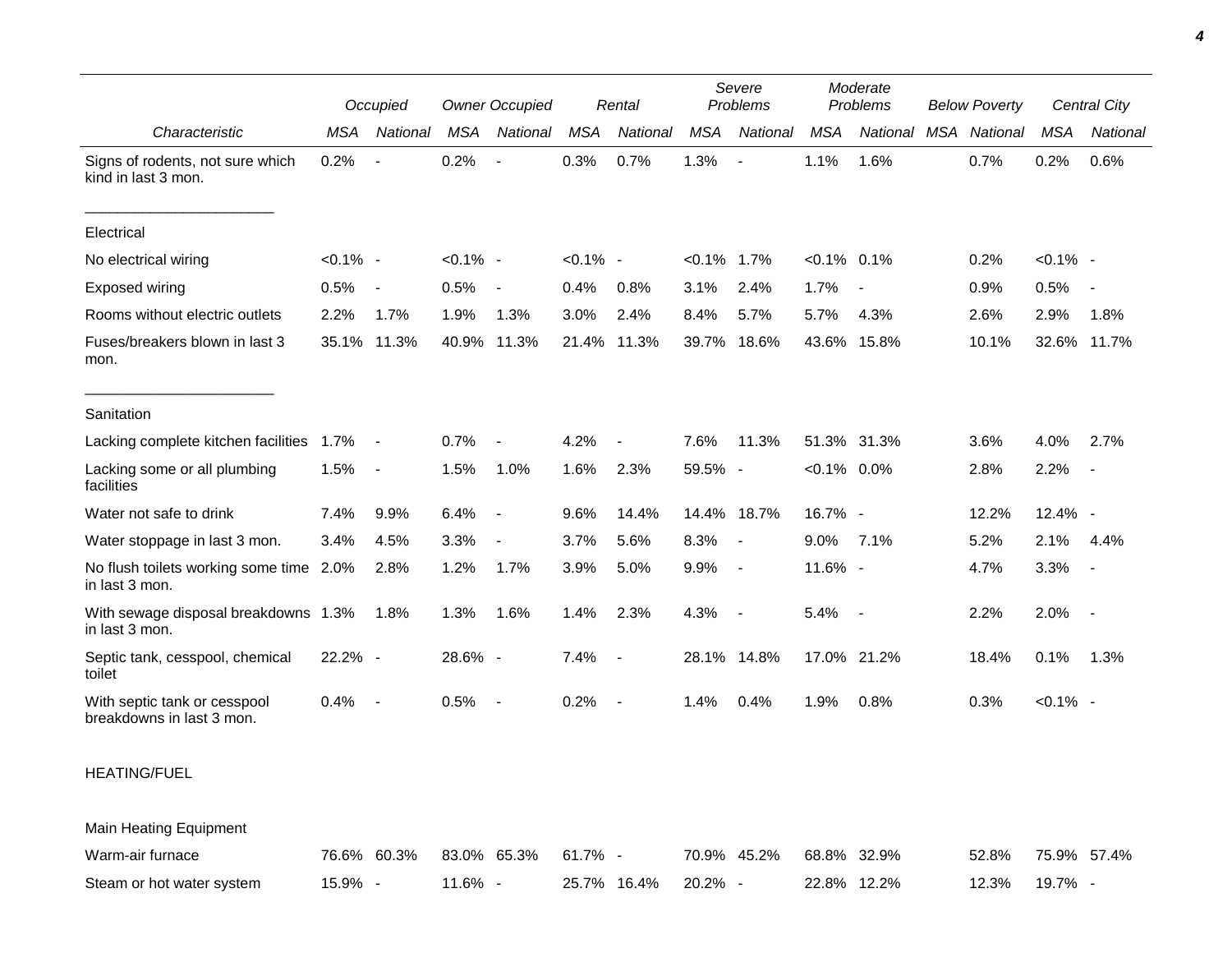|                                                         |                | Occupied                 |                | <b>Owner Occupied</b>    |                | Rental         |                | Severe<br>Problems  |                | Moderate<br>Problems     | <b>Below Poverty</b> |       | Central City   |                          |
|---------------------------------------------------------|----------------|--------------------------|----------------|--------------------------|----------------|----------------|----------------|---------------------|----------------|--------------------------|----------------------|-------|----------------|--------------------------|
| Characteristic                                          | <b>MSA</b>     | <b>National</b>          | <b>MSA</b>     | National                 | <b>MSA</b>     | National       | <b>MSA</b>     | National            | <b>MSA</b>     | National MSA National    |                      |       | <b>MSA</b>     | National                 |
| Electric heat pump                                      | 0.6%           | 10.7%                    | 0.6%           | 11.4%                    | 0.7%           | 9.4%           | 1.4%           | 4.3%                | 0.8%           | 3.8%                     |                      | 8.5%  | 0.4%           | 8.8%                     |
| Built-in electric units                                 | 4.9%           | $\overline{\phantom{a}}$ | 2.4%           | 3.3%                     | 10.7%          | 7.8%           | 7.4%           | 4.1%                | 3.5%           | $\overline{\phantom{a}}$ |                      | 6.0%  | 3.3%           | $\blacksquare$           |
| Floor, wall, or other built-in hot air<br>without ducts | 0.7%           | 5.2%                     | 0.6%           | 3.5%                     | 0.9%           | 8.5%           | $< 0.1\%$      | 8.3%                | 1.7%           | 5.3%                     |                      | 8.4%  | 0.4%           | 6.7%                     |
| Room heaters with flue                                  | 0.1%           | 1.6%                     | 0.1%           | 1.4%                     | 0.1%           | 2.0%           | $< 0.1\%$ 3.0% |                     | 0.8%           | 1.6%                     |                      | 3.3%  | $< 0.1\%$      | 1.2%                     |
| Room heaters without flue                               | 0.1%           | 1.7%                     | 0.1%           | 1.5%                     | $< 0.1\%$ 2.1% |                | $< 0.1\%$ 3.0% |                     | 1.7%           | 35.8%                    |                      | 4.0%  | $< 0.1\%$ 1.8% |                          |
| Portable electric heaters                               | $< 0.1\%$ 0.7% |                          | $< 0.1\%$ 0.5% |                          | $< 0.1\%$ 1.0% |                | $< 0.1\%$ 1.3% |                     | $< 0.1\%$      | 1.0%                     |                      | 1.4%  | $< 0.1\%$ 0.8% |                          |
| <b>Stoves</b>                                           | 1.0%           | $\overline{\phantom{a}}$ | 1.3%           | $\overline{\phantom{a}}$ | 0.1%           | 0.6%           | $< 0.1\%$ 4.0% |                     | $< 0.1\%$ 1.2% |                          |                      | 1.4%  | $< 0.1\%$ 0.1% |                          |
| Fireplace with inserts                                  | $< 0.1\%$ 0.1% |                          | $< 0.1\%$ 0.2% |                          | $< 0.1\%$ -    |                |                | $< 0.1\% < 0.1\%$   | $< 0.1\%$      | $< 0.1\%$                |                      | 0.1%  | $< 0.1\%$ -    |                          |
| Fireplace without inserts                               | $< 0.1\%$ -    |                          | $< 0.1\%$ -    |                          | $< 0.1\%$ 0.1% |                | $< 0.1\%$ 0.3% |                     | $< 0.1\%$      | 0.1%                     |                      | 0.1%  | 0.1%           | $\sim$                   |
| Other                                                   | 0.2%           | $\overline{\phantom{a}}$ | 0.2%           | $\blacksquare$           | 0.2%           | 0.5%           | $< 0.1\%$ 0.8% |                     | $< 0.1\%$ 0.5% |                          |                      | 0.4%  | 0.3%           | $\sim$                   |
| No heating equipment                                    | $< 0.1\%$ 0.5% |                          | $< 0.1\%$ 0.3% |                          | $< 0.1\%$ -    |                | $< 0.1\%$      | 1.7%                | $< 0.1\%$      | 1.4%                     |                      |       | $< 0.1\%$ -    |                          |
| Cooking stove                                           | $< 0.1\%$ 0.1% |                          | $< 0.1\%$ 0.1% |                          | $< 0.1\%$ 0.2% |                | $< 0.1\%$ 0.7% |                     | $< 0.1\%$      | 0.1%                     |                      | 0.2%  | $< 0.1\%$ 0.2% |                          |
| <b>Water Heating Fuel</b>                               |                |                          |                |                          |                |                |                |                     |                |                          |                      |       |                |                          |
| Electricity                                             | 22.7%          | 39.3%                    | 20.9% 38.2%    |                          | 26.7%          | 41.6%          | 17.3%          | 33.4%               | 20.8%          | 36.7%                    |                      | 41.9% | 11.5%          | 29.6%                    |
| Gas, LP/bottled gas                                     | 75.7%          | 54.9%                    | 77.2%          | 56.6%                    | 72.3%          | 51.6%          |                | 82.7% 55.4%         | 76.6%          | 58.2%                    |                      | 52.9% | 88.1%          | 63.7%                    |
| Fuel oil                                                | 1.6%           | 5.4%                     | 1.9%           | 4.9%                     | 0.8%           | 6.4%           |                | $< 0.1\%$ 11.0%     | 2.5%           | 4.6%                     |                      | 4.7%  | 0.4%           | 6.4%                     |
| Kerosene or other liquid fuel                           | $< 0.1\%$ -    |                          | $< 0.1\%$ -    |                          | $< 0.1\%$ -    |                |                | $< 0.1\%$ $< 0.1\%$ | $< 0.1\%$ -    |                          |                      |       | $< 0.1\%$ -    |                          |
| Other                                                   | 0.1%           | 0.3%                     | $< 0.1\%$ 0.3% |                          | 0.2%           | $\blacksquare$ | $< 0.1\%$      | 0.2%                | $< 0.1\%$ 0.5% |                          |                      | 0.4%  | $< 0.1\%$ 0.3% |                          |
| Clothes Dryer(,000)                                     | 308            | 76,454                   | 262            | 62,738                   | 46             | 13,716         | 4              | 903                 | $\overline{7}$ | 2,436                    |                      | 7,217 | 47             | 18,170                   |
| Have Clothes Dryer                                      | 75.2% -        |                          | $91.6\%$ -     |                          | 37.3% -        |                |                | 58.5% 44.0%         | 54.5% -        |                          |                      | 51.7% | 55.5% -        |                          |
| Electricity                                             | 65.0% -        |                          | 63.4% -        |                          | 74.6% -        |                |                | 56.2% 71.6%         | 75.8% -        |                          |                      | 80.2% | 63.4% -        |                          |
| Gas, LP gas (liquid propane)                            | 34.9% 23.8%    |                          |                | 36.6% 25.4%              | 25.4% 16.9%    |                |                | 43.8% 28.4%         | 24.2%          | 17.5%                    |                      | 19.8% | 36.4% 29.0%    |                          |
| Other                                                   | $< 0.1\%$ -    |                          | $< 0.1\%$ -    |                          | $< 0.1\%$ 0.1% |                |                | $< 0.1\%$ $< 0.1\%$ | $< 0.1\%$ 0.4% |                          |                      | 0.1%  | 0.2%           | $\overline{\phantom{a}}$ |

Heating Problems

\_\_\_\_\_\_\_\_\_\_\_\_\_\_\_\_\_\_\_\_\_\_\_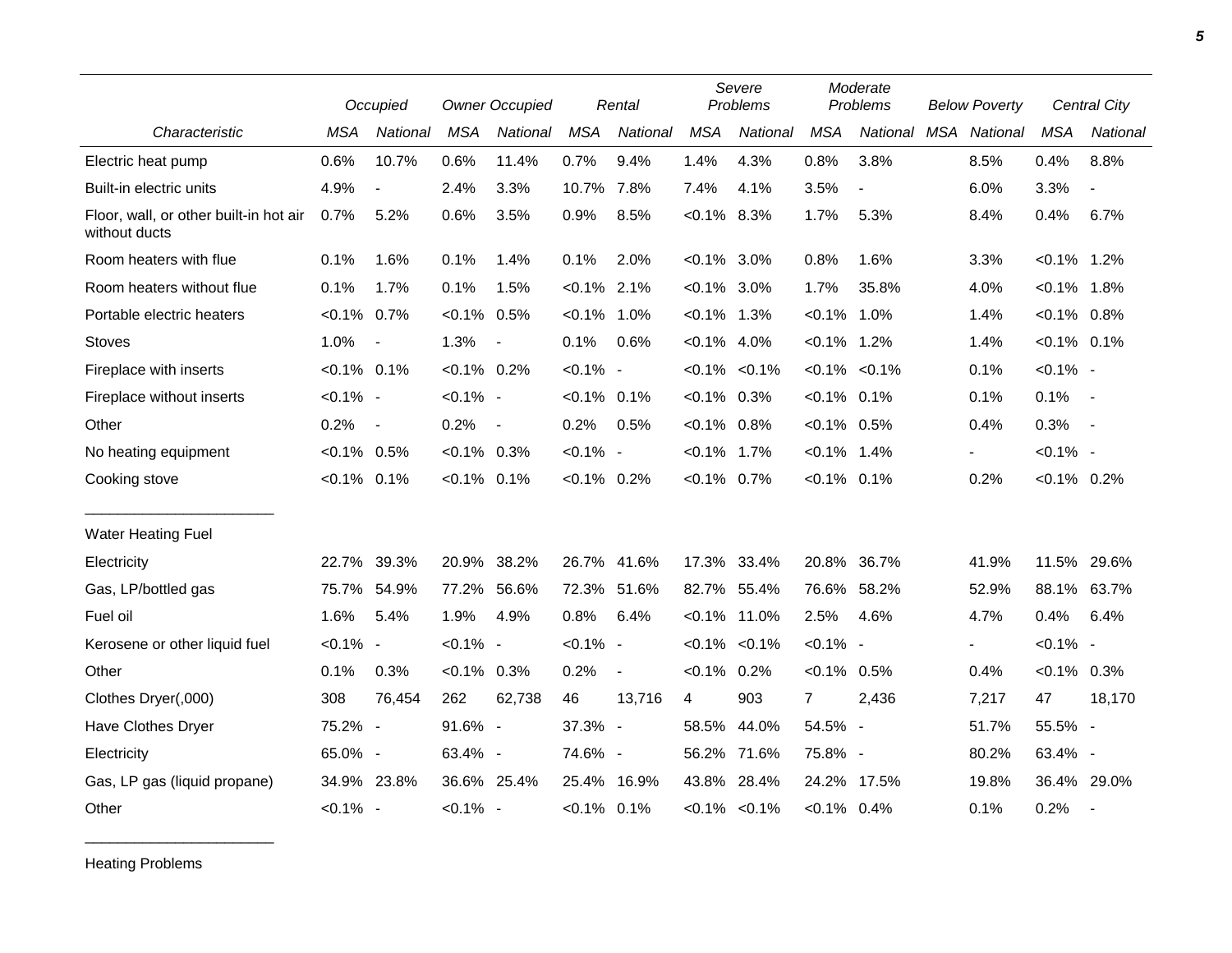|                                                             | Occupied       |                          | <b>Owner Occupied</b> |                          | Rental         |                          | Severe<br>Problems |                          | Moderate<br>Problems |                | <b>Below Poverty</b> |          | Central City   |                          |
|-------------------------------------------------------------|----------------|--------------------------|-----------------------|--------------------------|----------------|--------------------------|--------------------|--------------------------|----------------------|----------------|----------------------|----------|----------------|--------------------------|
| Characteristic                                              | MSA            | National                 | <b>MSA</b>            | National                 | <b>MSA</b>     | National                 | <b>MSA</b>         | National                 | MSA                  | National       | <b>MSA</b>           | National | <b>MSA</b>     | National                 |
| Uncomfortably cold for 24 hours or 6.8%<br>more last winter |                |                          | 4.9%                  |                          | 11.9% -        |                          | 43.4% -            |                          | 18.7% -              |                |                      | 11.2%    | 12.6% 8.8%     |                          |
| Heating equipment breakdowns                                | 2.8%           | 2.1%                     | 2.0%                  | 1.5%                     | 4.7%           | 3.1%                     |                    | 34.7% 25.3%              | 5.2%                 | 3.2%           |                      | 3.3%     | 4.5%           | 3.2%                     |
| Other causes                                                | 3.6%           |                          | 2.8%                  | 3.7%                     | 5.5%           |                          | 9.7%               | $\overline{\phantom{a}}$ | 11.2% -              |                |                      | 6.2%     | 6.7%           | 4.4%                     |
| Utility interruption                                        | 0.6%           | 1.5%                     | 0.5%                  | 1.8%                     | 0.8%           | $\blacksquare$           | 1.5%               | $\blacksquare$           | $< 0.1\%$            | 1.1%           |                      | 1.1%     | 0.7%           |                          |
| Inadequate heating capacity                                 | 0.9%           | $\blacksquare$           | 0.5%                  | $\blacksquare$           | 1.8%           | $\blacksquare$           | 1.4%               | 4.3%                     | 2.9%                 | 4.8%           |                      | 2.4%     | 2.2%           | 1.7%                     |
| Inadequate insulation                                       | 1.6%           | 1.0%                     | 1.0%                  | 0.6%                     | 3.1%           | 1.6%                     | 5.9%               | 2.7%                     | 7.9%                 | 3.8%           |                      | 1.7%     | 3.6%           | 1.4%                     |
| Cost of heating                                             | 0.5%           | $\overline{\phantom{a}}$ | 0.4%                  | $\blacksquare$           | 0.5%           | $\overline{\phantom{a}}$ | 1.5%               | 0.9%                     | 1.9%                 | 1.2%           |                      | 0.8%     | 0.8%           | 0.5%                     |
| Other                                                       | 1.0%           |                          | 0.9%                  |                          | 1.3%           | $\blacksquare$           | 1.5%               | 3.4%                     | 3.8%                 |                |                      | 1.9%     | 1.7%           | 1.3%                     |
| SELECTED PHYSICAL<br><b>PROBLEMS</b>                        |                |                          |                       |                          |                |                          |                    |                          |                      |                |                      |          |                |                          |
| Severe Physical Problems(,000)                              | $\overline{7}$ | 2,053                    | 4                     | 869                      | 3              | 1,184                    | $\overline{7}$     | 2,053                    |                      |                |                      | 598      | $\overline{c}$ | 963                      |
| Severe physical problems                                    | 1.8%           | $\blacksquare$           | 1.5%                  | $\blacksquare$           | 2.6%           | 3.5%                     | 100%               | $\overline{\phantom{a}}$ |                      |                |                      | 4.3%     | 2.6%           | 3.1%                     |
| Plumbing                                                    | 1.1%           | 1.4%                     | 0.9%                  | $\blacksquare$           | 1.5%           | 2.3%                     | 59.5% -            |                          |                      |                |                      | 2.8%     | 1.6%           |                          |
| Heating                                                     | 0.6%           | $\overline{\phantom{a}}$ | 0.4%                  | $\overline{\phantom{a}}$ | 1.1%           | $\overline{\phantom{a}}$ |                    | 34.7% 23.9%              |                      |                |                      | 1.1%     | 0.7%           | 0.9%                     |
| Electric                                                    | 0.1%           | $\sim$                   | 0.1%                  | $\overline{\phantom{a}}$ | $< 0.1\%$ 0.1% |                          | 4.7%               | $\overline{a}$           |                      |                |                      | 0.3%     | 0.3%           | $\overline{\phantom{a}}$ |
| Hallways                                                    | $< 0.1\%$ -    |                          | $< 0.1\%$ 0.0%        |                          | $< 0.1\%$ -    |                          | $< 0.1\%$ 0.3%     |                          |                      |                |                      | 0.0%     | $< 0.1\%$ -    |                          |
| Upkeep                                                      | 0.1%           | $\overline{\phantom{a}}$ | $< 0.1\%$ -           |                          | 0.3%           | $\blacksquare$           | 5.5%               | 4.4%                     |                      |                |                      | 0.4%     | 0.2%           | $\blacksquare$           |
| Moderate Physical Problems(,000)                            | 13             | 4,826                    | 5                     | 2,056                    | 8              | 2,769                    |                    | $\ddot{\phantom{a}}$     | 13                   | 4,826          |                      | 1,306    | 5              | 1,967                    |
| Moderate physical problems                                  | 3.1%           | 4.7%                     | 1.7%                  | 3.0%                     | 6.4%           | 8.1%                     |                    |                          | 100%                 | $\blacksquare$ |                      | 9.4%     | 6.3%           |                          |
| Plumbing                                                    | 0.1%           | $\overline{\phantom{a}}$ | $< 0.1\%$ -           |                          | 0.3%           |                          |                    |                          | 4.2%                 |                |                      | 0.5%     | 0.2%           |                          |
| Heating                                                     | 0.1%           | 1.7%                     | 0.1%                  | 1.5%                     | $< 0.1\%$ 2.0% |                          |                    | $\epsilon$               | 1.7%                 | 35.8%          |                      | 3.8%     | $< 0.1\%$      | 1.7%                     |
| Upkeep                                                      | 1.6%           | $\overline{\phantom{a}}$ | 0.7%                  | $\overline{\phantom{a}}$ | 3.8%           | $\sim$                   |                    |                          | 51.3%                | 31.3%          |                      | 2.8%     | 3.5%           | 2.4%                     |
| Hallways                                                    | 0.1%           | $\overline{\phantom{a}}$ | $< 0.1\%$ -           |                          | 0.3%           |                          |                    |                          | 3.2%                 |                |                      | 0.2%     | 0.4%           |                          |
| Kitchen                                                     | 1.4%           | $\overline{\phantom{a}}$ | $0.9\%$               | $\overline{\phantom{a}}$ | 2.4%           | $\sim$                   |                    |                          |                      | 43.9% 30.6%    |                      | 2.8%     | 2.4%           |                          |

\_\_\_\_\_\_\_\_\_\_\_\_\_\_\_\_\_\_\_\_\_\_\_